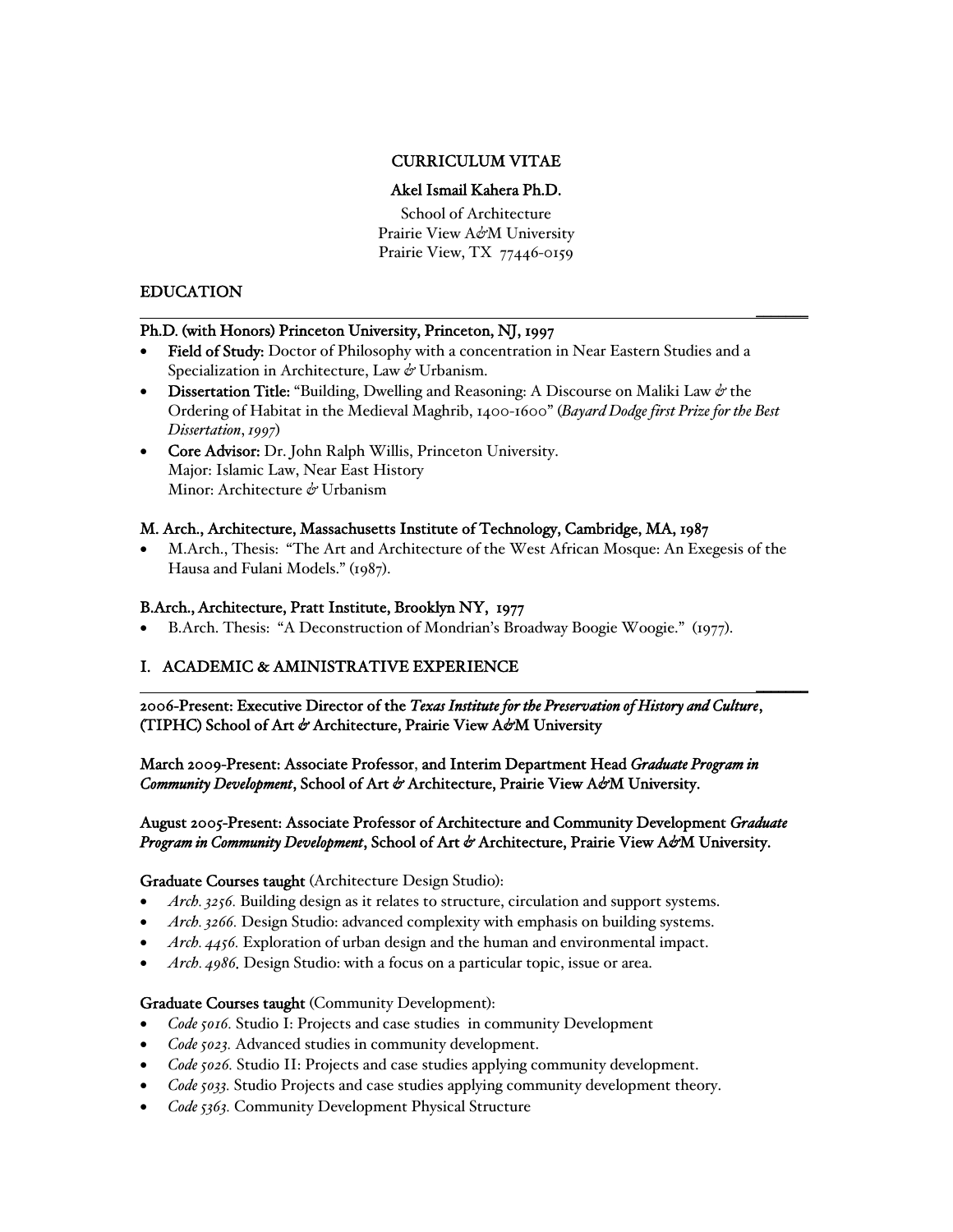- *Code 5093.* Coll. Community Development Proj. Development.
- *Code 5343.* Community Development Research
- *Code 5613.* Community Development Land Use

### Duties *&* Service to Prairie View A*&*M University:

- 2007: Chair of the Provost ad-hoc Advisory Committee on Tenure and Promotion
- 2006-08: Member of the Faculty Senate
- 2005-06: Member of the Accreditation Committee
- 2007-present: Chair of the Study Abroad Committee.

## II. Assistant Professor, *College of Architecture*, Texas Tech University (tenure-track), beginning date

August 1, 2003 to July  $30^{th}$  2005.

### Courses taught:

- *Arch. 5692.* Masters Design Studio II. Design of a seminal architectural projects.
- *Arch. 2402.* Design Studio: site *&* building space programming; context, environment.
- *Arch. 4601.* Comprehensive architectural design construction technology, and cultural factors.
- *Arch. 5315.* Systems of Architectural Inquiry: research methods; analysis, and interpretation.
- *Arch. 2401.* Design Studio: three-dimensional studies based on a two dimensional concepts.

### III. Assistant Professor, *College of Liberal Arts, Urban Studies Program, School of Architecture,* University

of Texas at Austin (tenure track), August 1, 1997 to July 30<sup>th</sup> 2003 Seminar Courses taught (Architecture *&*Liberal arts):

- *Arch. 368 R.* The Mosque: Image, Text and Form: cultural, aesthetics of a mosque.
- *Mes.320.* Sacred Geometry: The study of the various traditions in Art and Architecture.
- *Arch. 368 R.* The Islamic City: the course investigates the concept of the Islamic City.
- *Mel. 372.* The Art & Architecture of Islamic Spain and North Africa.
- *Fs 301.* Freshman Seminar: Foundations of Classical Islamic Culture.
- *Mel. 395.* Graduate Seminar: Islamic Civilizations in Sub-Sahara Africa.

## IV. PUBLICATIONS

#### BOOKS

1. Kahera, Akel. *Deconstructing the American Mosque: Space, Gender & Aesthetics*, University of Texas Press, Austin, TX, 2002.

\_\_\_\_\_\_\_\_\_\_\_\_\_\_

2. Kahera, Akel. with Craig Anz *&* Latif Abdulmalik *Design Criteria for Mosques & Islamic Centers: Art, Architecture & Worship,* The Architectural Press, Oxford, UK, (forthcoming 8/17/2009).

## REFEREED *&* ARCHIVAL JOURNALS *(Representative Listing)*

- 1. Kahera, Akel. "(Re) Thinking Diversity: Resisting Absolute Knowledge in the Design Studio", *Journal of History &Culture*, 1:1, (2008) 62-76.
- 2. Kahera, Akel. "Two Muslim Communities: Two Disparate Ways of Islamizing Public Spaces", *Space and Culture*, 10:4, (2007) 384-396.
- 3. Kahera, Akel. "To Live or Die in New Orleans", *Journal of Architectural Education* 60:1 20- 21 (2006)
- 4. Kahera, Akel. "(Re) Thinking Primitivism, Cubism and the Agency of the Mask: Three forms of Improvisation." *Improvisation* 2005, *ACSA SW Regional Proceedings*. 267-74, (2006)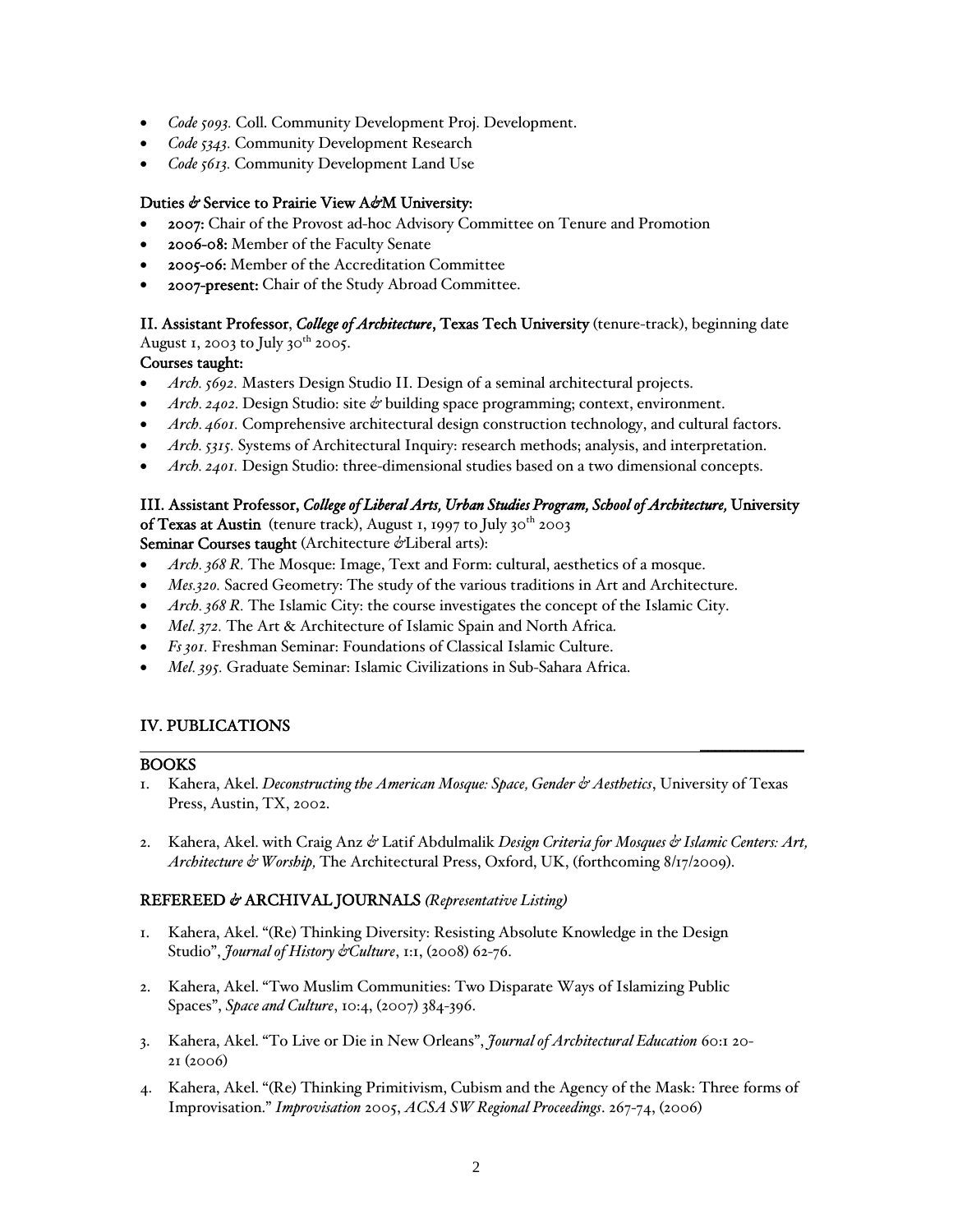- 5. Kahera, Akel. "Towards An 'Integrated' Design Pedagogy: Architectural Displacements *&* The Location Of Culture Beyond The Bauhaus Tradition," Tradition," *20th ACSA Design Conference Proceedings*. 109-14, (2006)
- 6. Kahera, Akel. "The Architecture of the Sub-Sahara Mosque," *Encyclopedia of African History,* Rutledge, New York, (2005).
- 7. Kahera, Akel. "The Accuracy of the Qiblah Axis (*Inhiraf al-Qiblah*): A Legal Debate", *Al-Shajarah: Journal of International Institute of Islamic Thought and Civilization,* 8:2, (2003), 191-212.
- 8. Kahera, Akel. "Gardens of the Righteous: Sacred Space in Judaism, Christianity and Islam," *CrossCurrents*, (Fall 2002), 304-311.

### ARTICLES *&* MONOGRAPHS

- 1. Kahera, Akel. "Mosque Design", *Texas Architect,* (May/June 2008)
- 2. Kahera, Akel. "The Modern Mosque", *Oxford Encyclopedia of The Modern World,* Oxford UK (2000 word entry 2009.)
- 3. Kahera, Akel. "The Mosque and Education", *Oxford Encyclopedia of The Modern World,* Oxford UK (2000 word entry, 2009.)
- 4. Kahera, Akel. "The Islamic City", *Encyclopedia of Urbanism*. Sage Publications, UK (2500 word entry, forthcoming 2009)
- 5. Kahera, Akel. "A Mosque: Between Significance and Style," *ISIM* (*International Institute for the study of Islam in the Modern World*). Leiden, The Netherlands, (Fall 2005) 56-57

#### IV. GRANTS FUNDED

- 2008: Emory University (\$500) to fund archival research at Emory University.
- 2006-08: Brown Foundation of Houston (\$1,000.000) to fund TIPHC/PVAMU University.

\_\_\_\_\_\_\_\_\_\_\_\_\_\_

\_\_\_\_\_\_\_\_\_\_\_\_\_\_

#### V. WORKSHOPS, SYMPOSIA *&*INVITED LECTURES *(Representative Listing)*

- October 2009: Kahera, Akel*.* "ACSA Conference" SCAD, Savannah, GA. (Moderator)
- October 2009: "HBCU Symposium: Atlanta GA (Paper Accepted)